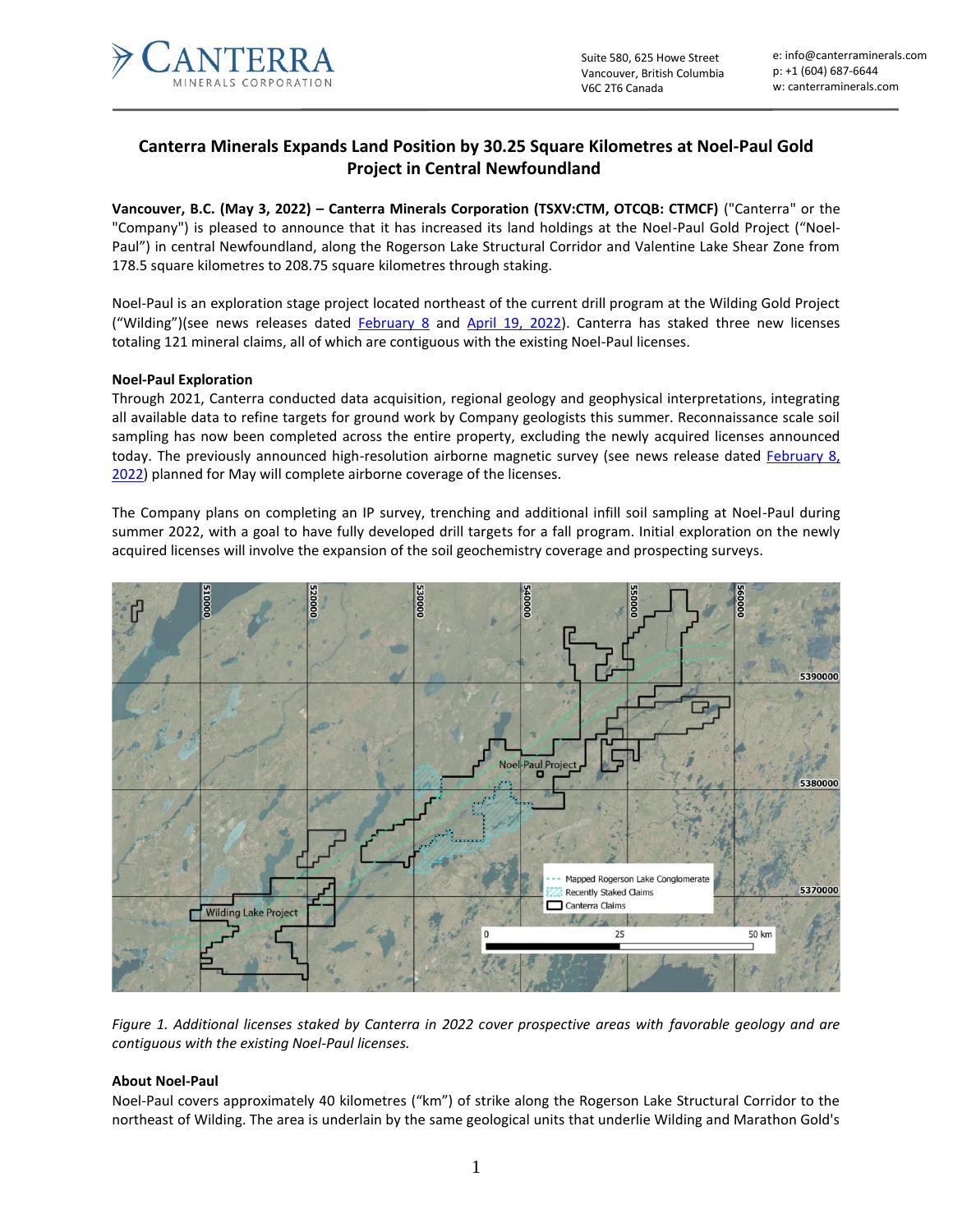Valentine Lake gold project. Previous operators carried out limited reconnaissance soil sampling that identified several gold-in-soil anomalies, none of which received follow up work. Canterra's Noel-Paul licenses cover prospecting by previous operators located at the Jigger Showing, where grab samples taken in 2016 assayed 19.7 grams per tonne (" $g/t$ ") Au and 8.4  $g/t$  Au. In addition to structurally-controlled orogenic-style gold mineralization, Noel-Paul has favorable geology for massive sulphide (Cu-Pb-Zn-Ag-Au) deposits similar to the former Duck Pond Mine operated by Teck Resources from 2007 - 2015. The former Duck Pond Mine is located 2 km immediately north of Noel-Paul.

#### **About Canterra Minerals**

Canterra is advancing its 100% owned Wilding and Noel-Paul Gold Projects, as well as its resource stage base metals projects, located 50 km south of Millertown and directly northeast of Marathon Gold's Valentine Lake Gold Project in Central Newfoundland. The 352 km<sup>2</sup> property package includes 50 km of the northeastern strikeextension of the Rogerson Lake Structural Corridor, which hosts Marathon Gold's Valentine Lake deposits, Matador Mining's Cape Ray deposit, Sokoman's Moosehead discovery and TRU Precious Metals' Golden Rose and Twilight discoveries. Canterra's team has more than 100 years of experience searching for gold and diamonds in Canada and has been involved in the discovery of the Snap Lake diamond mine, in addition to the discovery of the Blackwater Gold deposit in British Columbia, Canada.

The Company would like to thank the Government of Newfoundland and Labrador for financial support of the drill program through the Junior Exploration Assistance Program.

The scientific and technical content and interpretations contained in this news release have been reviewed, verified and approved by Dr. Luke Longridge, Canterra Minerals' Vice President of Exploration, PhD, P.Geo., a Qualified Person as defined by NI 43-101.

### **ON BEHALF OF THE BOARD OF CANTERRA MINERALS CORPORATION Cooper Quinn President**

Additional information about the Company is available a[t www.canterraminerals.com](http://www.canterraminerals.com/s/Home.asp) For further information, please contact: +1 (604) 687-6644 Email: [info@canterraminerals.com](mailto:info@canterraminerals.com)

*Neither TSX Venture Exchange nor its Regulation Services Provider (as that term is defined in policies of the TSX Venture Exchange) accepts responsibility for the adequacy or accuracy of this release.*

#### **Cautionary Note Regarding Forward-Looking Information**

*This news release contains statements that constitute "forward-looking information" (collectively, "forward-looking statements") within the meaning of the applicable Canadian securities legislation, including statements with respect to the expected length of Mr. Pennimpede's leave and the expected recommencement of exploration at Wilding Lake in February. All statements, other than statements of historical fact, are forward-looking statements and are based on expectations, estimates and projections as at the date of this news release. Any statement that discusses predictions, expectations, beliefs, plans, projections, objectives, assumptions, future events or performance (often but not always using phrases such as "expects", or "does not expect", "is expected", "anticipates" or "does not anticipate", "plans", "budget", "scheduled", "forecasts", "estimates", "believes" or "intends" or variations of such words and phrases or stating that certain actions, events or results "may" or "could", "would", "might" or "will" be taken to occur or be achieved) are not statements of historical fact and may be forward-looking statements. Consequently, there can be no assurances that such statements will prove to be accurate and actual results and future events could differ materially from those anticipated in such statements. Except to the extent required by applicable securities laws and the policies of the TSX Venture Exchange, the Company undertakes no obligation to update these forward-looking statements if management's beliefs, estimates or opinions, or other factors, should change. Factors that could cause future results to differ materially from those anticipated in these forward-looking statements include risks*  associated possible accidents and other risks associated with mineral exploration operations, the risk that the Company will *encounter unanticipated geological factors, the possibility that the Company may not be able to secure permitting and other governmental clearances necessary to carry out the Company's exploration plans, the risk that the Company will not be able to raise sufficient funds to carry out its business plans, and the risk of political uncertainties and regulatory or legal changes that might interfere with the Company's business and prospects; the business and operations of the Company; unprecedented market and economic risks associated with current unprecedented market and economic circumstances due to the COVID-19 pandemic, as well as those risks and uncertainties identified and reported in the Company's public filings under its SEDAR profile*